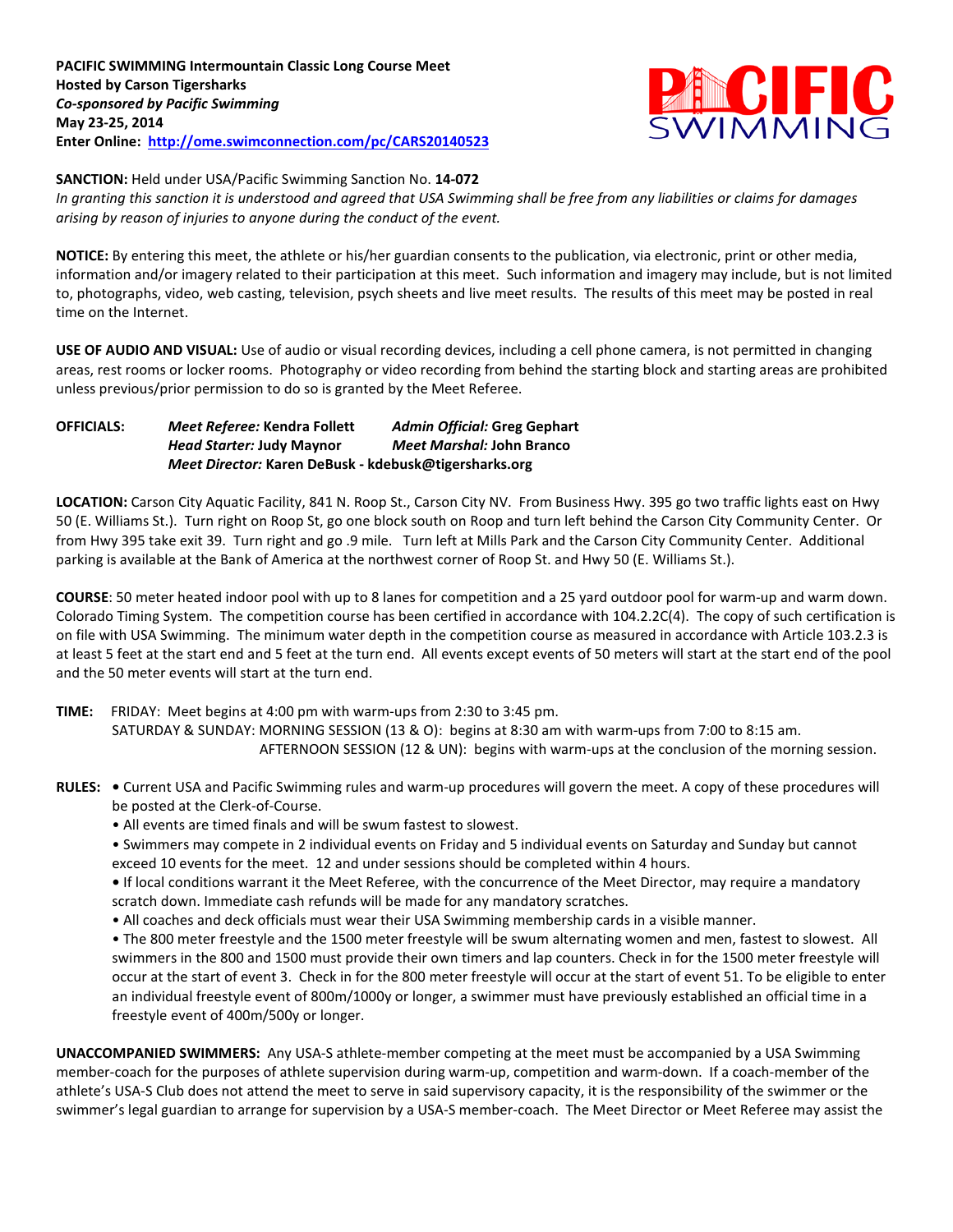swimmer in making arrangements for such supervision; however, it is recommended that such arrangements be made in advance of the meet by the athlete's USA-S Club Member-Coach.

**RACING STARTS:** All swimmers must either be certified by a USA-S member-coach as being proficient in performing a racing start, or must start the race in the water. It is the responsibility of the swimmer or the swimmer's legal guardian to ensure compliance with this requirement.

**RESTRICTIONS:** • Smoking and the use of other tobacco products is prohibited on the pool deck, in the locker rooms, in spectator

- seating, on standing areas and in all areas used by swimmers, during the meet and during warm-up periods.
- Sale and use of alcoholic beverages is prohibited in all areas of the meet venue.
- No glass containers are allowed in the meet venue.
- Heaters are not permitted.
- All shelters must be properly secured.
- NO ANIMALS ARE ALLOWED ON THE PREMISES.
- Closed areas of the deck may exist; the cooperation of swimmers, families and coaches is appreciated.
- Except where venue facilities require otherwise, changing into or out of swimsuits other than in locker rooms or other designated areas is not appropriate and is strongly discouraged.

**ELIGIBILITY:** • Swimmers must be current members of USA-S and enter their name and registration number on the meet entry card as they are shown on their Registration Card. If this is not done, it may be difficult to match the swimmer with the registration and times database. The meet host will check all swimmer registrations against the SWIMS database and if not found to be registered, the Meet Director shall accept the registration at the meet (a \$10 surcharge will be added to the regular registration fee). Duplicate registrations will be refunded by mail.

- Entries with **"NO TIME" will be accepted**, except for freestyle events of 800 meters or longer. See Rules for distance.
- Disabled swimmers are welcome to attend this meet and should contact the Meet Director or Meet Referee regarding special accommodations on entry, times and seeding per Pacific Swimming policy.
- The swimmer's age will be the age of the swimmer on the first day of the meet.

**SEEDING:** All events will be deck seeded.

**ENTRY FEES: \$2.75 per event plus an \$11.00 participation fee per swimmer to help cover meet expenses. Relays will be \$9.00 per team, and will be deck entered.** \*\*Note, relay only swimmers ARE NOT required to pay the participation fee. All entry fees MUST be included with entry.

**ONLINE ENTRIES:** To enter online go to **<http://ome.swimconnection.com/pc/CARS20140523>** to receive an immediate entry confirmation. This method requires payment by credit card. Swim Connection, LLC charges a processing fee for this service, equal to \$1 per swimmer plus 5% of the total Entry Fees. Please note that the processing fee is a separate fee from the Entry Fees. If you do not wish to pay the processing fee, enter the meet using a mail entry. Entering online is a convenience, is completely voluntary, and is in no way required or expected of a swimmer by Pacific Swimming. **Online entries will be accepted through Wednesday, May 14, 2014.**

**MAILED OR HAND DELIVERED ENTRIES**: Entries must be on the attached consolidated entry form. Forms must be filled out completely and printed clearly with swimmers best time. Entries must be postmarked by midnight, Monday, May 12, 2014 or hand delivered by 6:30 p.m. Wednesday, **May 14, 2014.** No late entries will be accepted. No refunds will be made, except mandatory scratch downs. Requests for confirmation of receipt of entries should include a self-addressed envelope.

**Make check payable to** Carson Tigersharks

**Mail entries to**: **Karen DeBusk Hand delivered entries to: Karen Debusk PO Box 1876** 841 N Roop St **Carson City, NV 89702 Carson City, NV 89701**

**CHECK-IN**: The meet will be deck seeded. Swimmers must check-in at the Clerk of Course. Close of check-in for all events shall be no more than 60 minutes before the estimated time of the start of the first heat of the event. No event shall be closed more than 30 minutes before the scheduled start of the session. Swimmers who do not check-in will not be allowed to compete in the event.

**SCRATCHES**: Any swimmers not reporting for or competing in an individual timed final event shall not be penalized. **AWARDS:** Individual Events: Ribbons 1st – 8th place.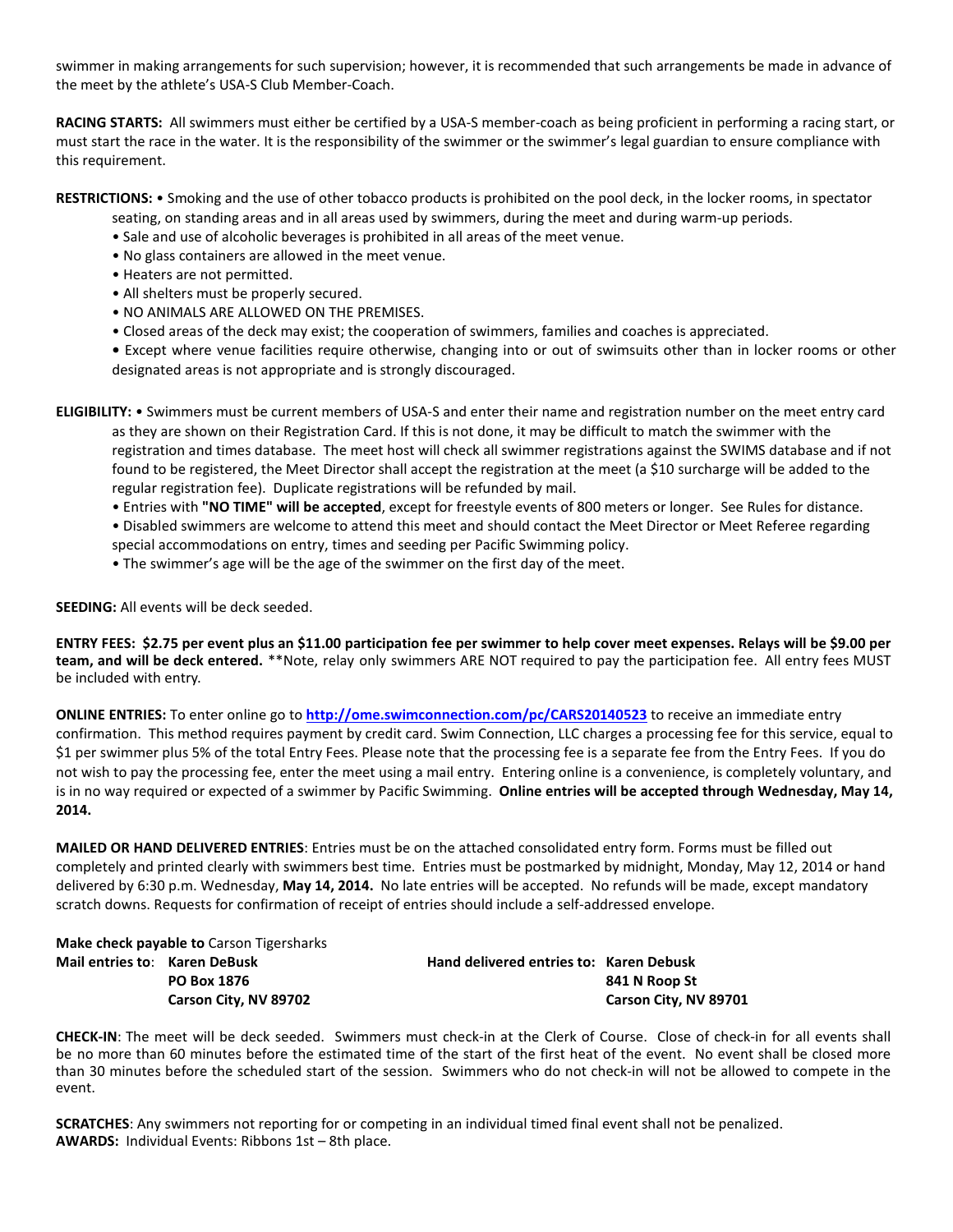Individual events will be awarded to 8-Under, 9-10, 11-12, 13-14, 15-18. Swimmers 19 years of age and older will not be eligible to swim in relays, score points or receive awards. High point and runner up high point will be awarded to each age group. Relays will be placed 1st – 3rd.

ALL AWARDS MUST BE PICKED UP AT THE MEET. Each team is asked to designate a team representative to claim awards. NO AWARDS WILL BE MAILED.

**SCORING:** Individual: 20-17-16-15-14-13-12-11-9-7-6-5-4-3-2-1 Relays: 40-34-32-30-28-26-24-22-18-14-12-10-8-6-4-2

**ADMISSION:** Free. A 3-day meet program will be available for a fee.

**SNACK BAR:** A snack bar will be available during the meet.

**HOSPITALITY:** Lunch and limited hospitality will be available to all working officials and coaches.

**MINIMUM OFFICIALS:** All available USA Swimming members certified officials are welcomed and encouraged to work at this meet. As the number of certified officials allows, interested parents/trainees are also welcome to shadow working officials for education and/or mentoring. **Participating clubs are** *requested* **to provide at least the following number of certified and carded officials for each session:**

| Club swimmers entered in session | Trained and carded officials requested |
|----------------------------------|----------------------------------------|
| $1 - 10$                         |                                        |
| $11 - 25$                        |                                        |
| 26-50                            |                                        |
| 51-75                            |                                        |
| 76-100                           |                                        |
| 101 or more                      |                                        |

## **Summary of Events**

|          | 8&under         | $9 - 10$        | $11 - 12$        | 13&over          |
|----------|-----------------|-----------------|------------------|------------------|
| Friday   |                 |                 | <b>400 Free</b>  | 400 IM           |
|          |                 |                 | <b>200IM</b>     | <b>1500 Free</b> |
|          |                 |                 | <b>1500 Free</b> |                  |
| Saturday | <b>100 Free</b> | <b>100 Free</b> | <b>100 Free</b>  | 200 IM           |
|          | <b>50 Fly</b>   | <b>50 Fly</b>   | 50 Back          | 200 Breast       |
|          | 50 Breast       | 100 Breast      | <b>50 Fly</b>    | <b>100 Back</b>  |
|          | 100 Breast      | <b>100 Fly</b>  | 100 Breast       | <b>200 Fly</b>   |
|          | <b>100 Fly</b>  | <b>200 Free</b> | <b>100 Fly</b>   | <b>100 Free</b>  |
|          | <b>200 Free</b> | 200 IM Relay    | 200 Back         | <b>400 Free</b>  |
|          | 200 IM Relay    | 200 Free Relay  | 200 IM Relay     | 200 IM Relay*    |
|          | 200 Free Relay  |                 | 200 Free Relay   | 200 Free Relay*  |
| Sunday   | 200 IM          | 200 IM          | <b>200 Free</b>  | <b>200 Free</b>  |
|          | 100 Back        | 100 Back        | 100 Back         | 100 Breast       |
|          | 50 Breast       | 50 Back         | 50 Breast        | <b>200 Back</b>  |
|          | 50 Back         | 50 Free         | 200 Breast       | <b>100 Fly</b>   |
|          | 50 Free         | 50 Breast       | 50 Free          | 50 Free          |
|          |                 |                 | <b>200 Fly</b>   | <b>800 Free</b>  |
|          |                 |                 |                  |                  |

**\* 13-18.**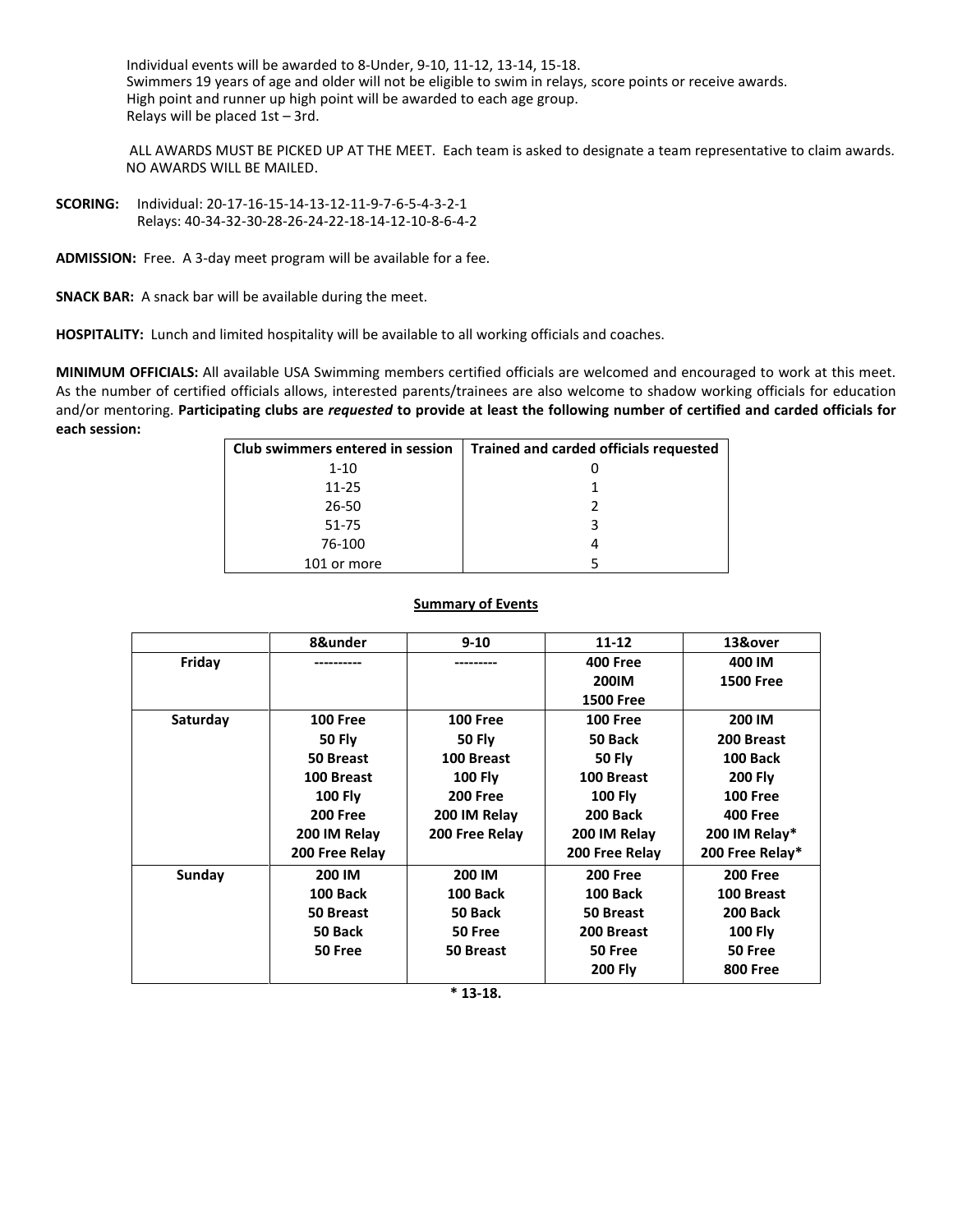| Friday, May 24, 2013 - PM Session   |                      |                                  |                |
|-------------------------------------|----------------------|----------------------------------|----------------|
| Event # Women                       | <b>Age Group</b>     | Event                            | Event # Men    |
| 1                                   | $11 - 12$            | 200 IM                           | $\overline{2}$ |
| 3                                   | 13 & Over            | 400 IM                           | 4              |
| 5                                   | $11 - 12$            | 400 Freestyle                    | 6              |
| 7                                   | <b>11 &amp; Over</b> | 1500 Freestyle                   | 8              |
| Saturday, May 25, 2013 - AM Session |                      |                                  |                |
| 9                                   | 13 & Over            | 200 IM                           | 10             |
| 11                                  | 13 & Over            | 200 Breaststroke                 | 12             |
| 13                                  | 13 & Over            | 100 Backstroke                   | 14             |
| 15                                  | 13 & Over            | 200 Butterfly                    | 16             |
| 17                                  | 13 & Over            | 100 Freestyle                    | 18             |
| 19                                  | 13 & Over            | 400 Freestyle                    | 20             |
| 21                                  | $13 - 18$            | 200 IM Relay                     | 22             |
| 23                                  | $13 - 18$            | 200 Freestyle Relay              | 24             |
| Saturday, May 25, 2013 - PM Session |                      |                                  |                |
| 25                                  | $11 - 12$            | 100 Freestyle                    | 26             |
| 27                                  | 10 & Under           | 100 Freestyle                    | 28             |
| 29                                  | $11 - 12$            | <b>50 Backstroke</b>             | 30             |
| 31                                  | 11-12                | 50 Butterfly                     | 32             |
| 33                                  | 10 & Under           | 50 Butterfly                     | 34             |
| 35                                  | 12 & Under           | 100 Breaststroke                 | 36             |
| 37                                  | 12 & Under           | 100 Butterfly                    | 38             |
| 39                                  | 10 & Under           | 200 Freestyle                    | 40             |
| 41                                  | $11 - 12$            | 200 Backstroke                   | 42             |
| 43                                  | 12 & Under           | 200 IM Relay                     | 44             |
| 45                                  | 12 & Under           | 200 Freestyle Relay              | 46             |
|                                     |                      | Sunday, May 26, 2013- AM Session |                |
| 47                                  | 13 & Over            | 200 Freestyle                    | 48             |
| 49                                  | 13 & Over            | 100 Breaststroke                 | 50             |
| 51                                  | 13 & Over            | 200 Backstroke                   | 52             |
| 53                                  | 13 & Over            | 100 Butterfly                    | 54             |
| 55                                  | 13 & Over            | 50 Freestyle                     | 56             |
| 57                                  | 13 & Over            | 800 Freestyle                    | 58             |
| Sunday, May 26, 2013 - PM Session   |                      |                                  |                |
| 59                                  | 11-12                | 200 Freestyle                    | 60             |
| 61                                  | 10 & Under           | 200 IM                           | 62             |
| 63                                  | 12 & Under           | 100 Backstroke                   | 64             |
| 65                                  | 10 & Under           | <b>50 Backstroke</b>             | 66             |
| 67                                  | $11 - 12$            | 50 Breaststroke                  | 68             |
| 69                                  | 10 & Under           | 50 Breaststroke                  | 70             |
| 71                                  | 11-12                | 200 Breaststroke                 | 72             |
| 73                                  | 10 & Under           | 50 Freestyle                     | 74             |
| 75                                  | $11 - 12$            | 50 Freestyle                     | 76             |
| 77                                  | $11 - 12$            | 200 Butterfly                    | 78             |